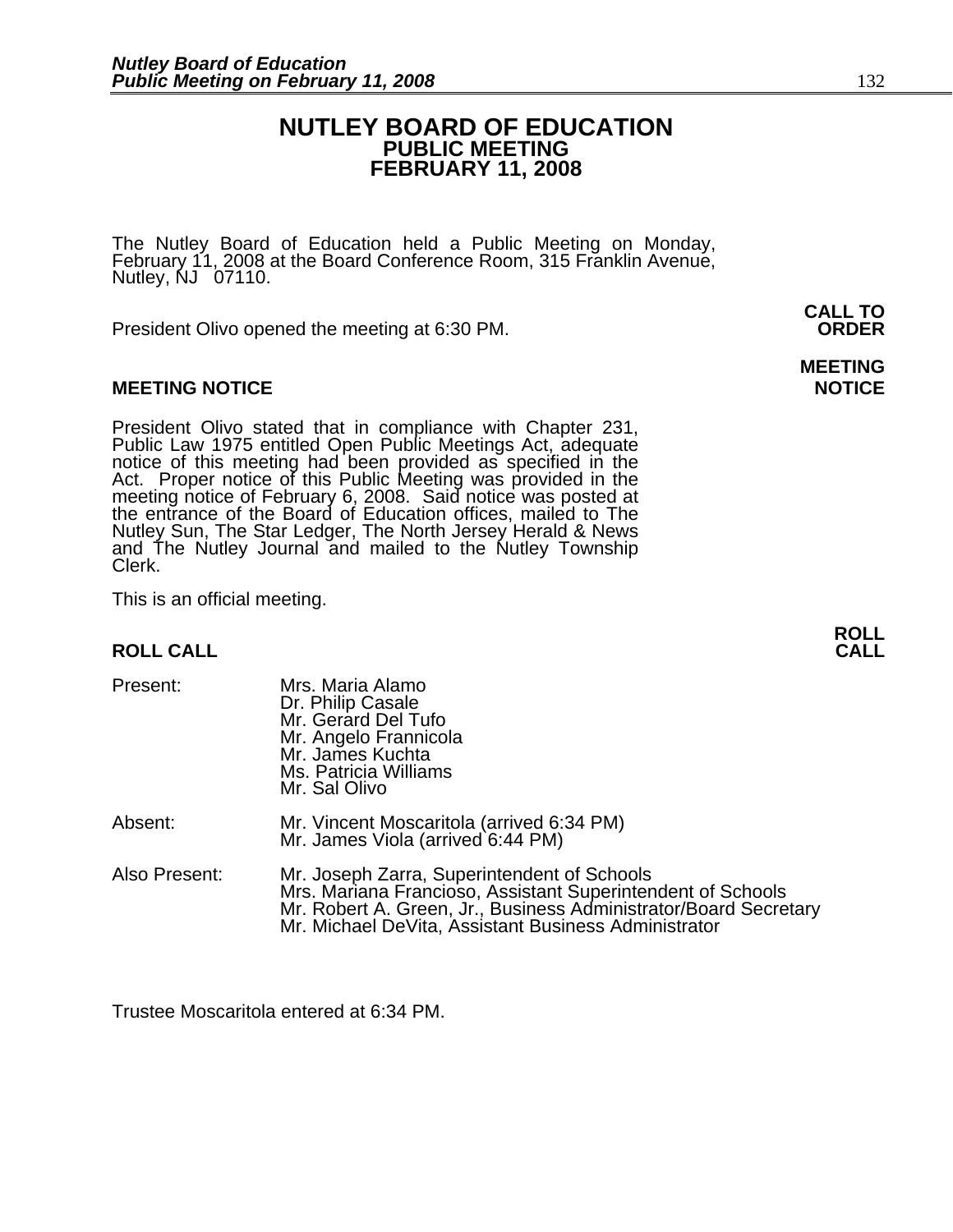## **MOTION TO ADJOURN TO EXECUTIVE SESSION**

At 6:35 PM Trustee Del Tufo moved and Trustee Kuchta seconded the following resolution:

WHEREAS, the Board of Education will be discussing matters exempt from public discussion pursuant to N.J.S.A. 10:4-12,

NOW, THEREFORE, BE IT RESOLVED that the Board of Education recess to closed executive session at this time to discuss the following:

- 1. Interview Investment Advisory Services
- 2. Personnel Matter
- 3. Student Matter

BE IT FURTHER RESOLVED that the results of the discussions will be made public by inclusion on the agenda of a subsequent meeting of the Board of Education or when the reasons for discussing such matters in closed session no longer exist.

The motion was approved by voice vote.

## **RECONVENE MEETING RECONVENE**

At 8:00 PM Trustee Alamo moved, Trustee Williams seconded, and the Board unanimously approved by voice vote a motion to reconvene the public meeting.

The meeting reconvened in the JHWMS Library located at 325 Franklin Avenue, Nutley, NJ.

## **ROLL CALL**

| Mrs. Maria Alamo                          |
|-------------------------------------------|
| Dr. Philip Casale<br>Mr. Gerard Del Tufo  |
|                                           |
| Mr. Angelo Frannicola<br>Mr. James Kuchta |
|                                           |
| Mr. Vincent Moscaritola                   |
| Mr. James Viola                           |
| Ms. Patricia Williams                     |
| Mr. Sal Olivo                             |
|                                           |
|                                           |

| Also Present: | Mr. Joseph Zarra, Superintendent of Schools                      |
|---------------|------------------------------------------------------------------|
|               | Mrs. Mariana Francioso, Assistant Superintendent of Schools      |
|               | Mr. Robert A. Green, Jr., Business Administrator/Board Secretary |
|               | Mr. Michael DeVita, Assistant Business Administrator             |

# **EXECUTIVE**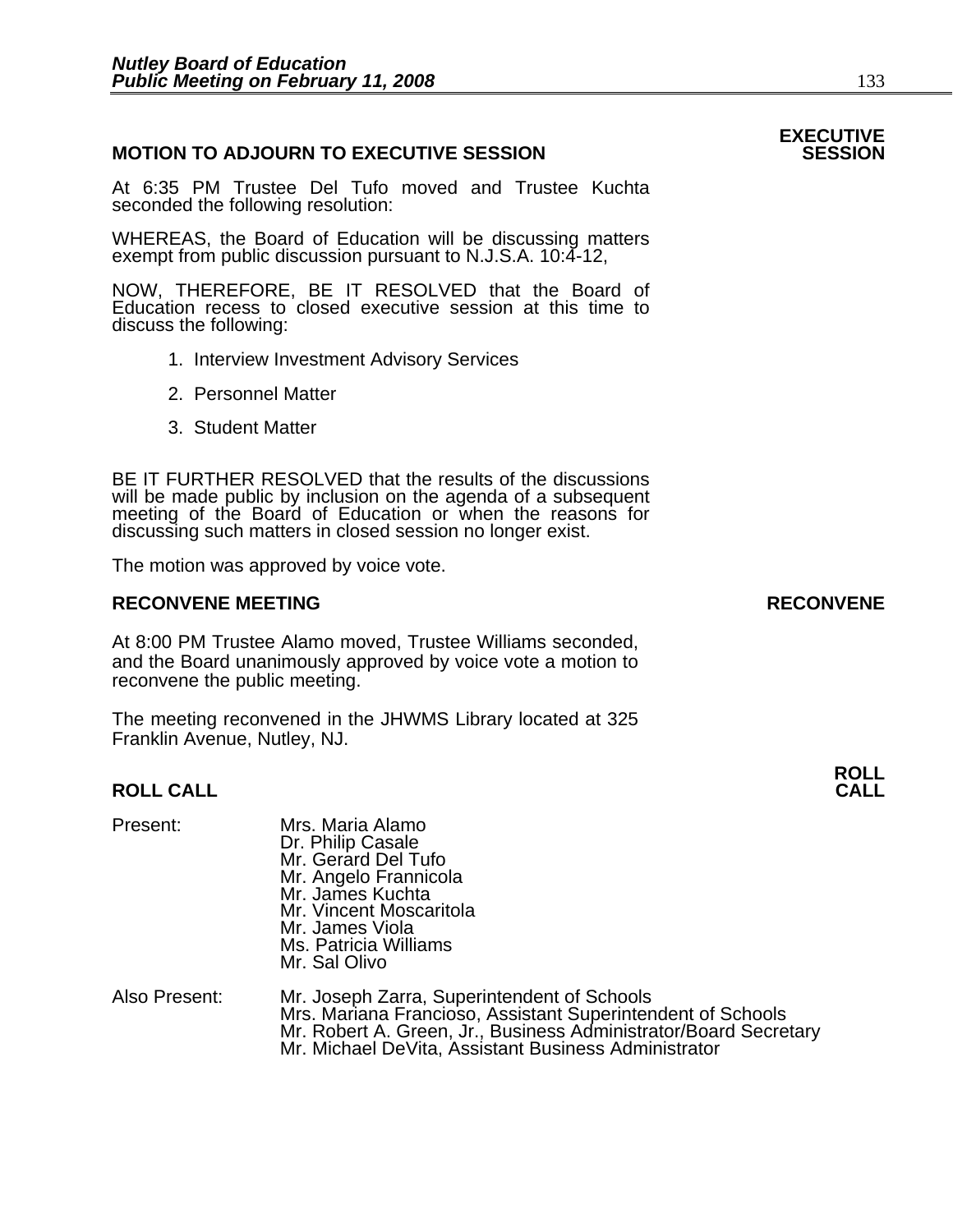## **HEARING OF CITIZENS (Resolutions Only) FRAMING OF CITIZENS**

None

## *RESOLUTION*

Trustee Alamo moved, and Trustee Williams seconded, the following resolution. Upon being put to a roll call vote the resolution was unanimously approved.

## **AUDITORIUM SEATING PROJECT**

**WHEREAS**, the Nutley Board of Education passed a Resolution on December 3, 2007, regarding an auditorium seating project being undertaken jointly by the Nutley Board of Education and The Friends of the Nutley Singers, Inc.; and

**WHEREAS**, the Nutley Board of Education has committed to donating \$20,000.00 each school year for a four (4) year period for a total commitment of \$80,000.00 to The Friends of the Nutley Singers, Inc., beginning with the 2008-09 school year for this auditorium seating project; and

**WHEREAS**, The Friends of the Nutley Singers, Inc., have contracted with Allied Equipment Co., Inc. to have the existing auditorium seats removed and the installation of 700 new seats; and

**WHEREAS**, The Friends of the Nutley Singers, Inc., is borrowing funds to finance the project from Commerce Bank, 1100 Lake Street, Ramsey, New Jersey; and

**WHEREAS**, Commerce Bank is seeking assurances that the Nutley Board of Education will remain committed to the \$80,000.00 guaranteed payment as contained in the original Resolution of December 3, 2007, and

**WHEREAS**, the Nutley Board of Education has every intention to honor the \$80,000.00 commitment and wants to assist The Friends of the Nutley Singers, Inc., in procuring the loan from Commerce Bank; and

**NOW THEREFORE,** be it resolved that the Resolution passed on December 3, 2007, shall be deemed irrevocable and irreversible and not subject to rescission or revocation, and

**BE IT RESOLVED** that no subsequent Resolutions shall be passed by the Nutley Board of Education abolishing or changing the December 3, 2007 Resolution without the prior written consent of Commerce Bank and/or its assigns;